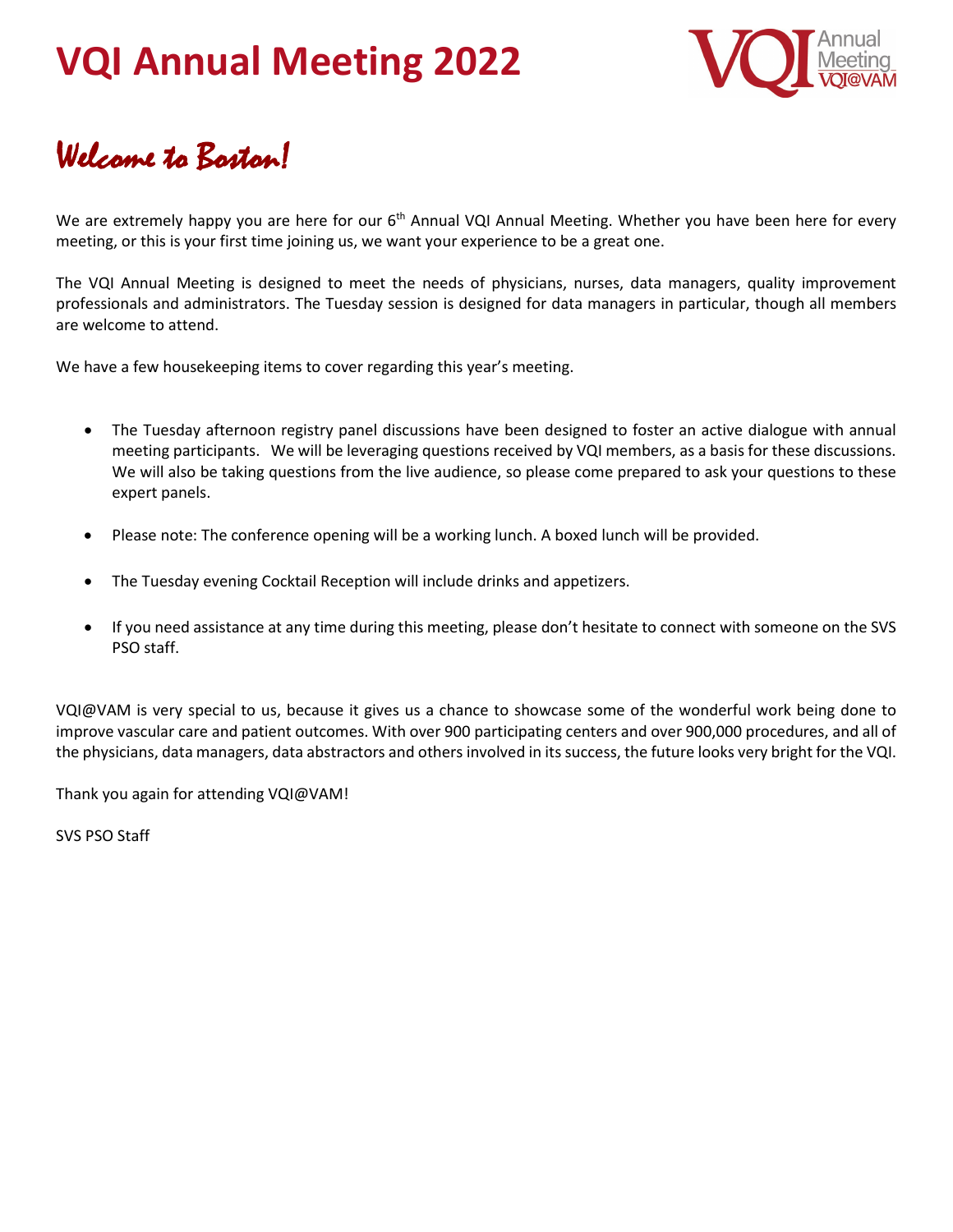

| 10:00AM - 6:30PM                                                                              | <b>CONFERENCE REGISTRATION</b>                                                                                                                                                                                                  |  |
|-----------------------------------------------------------------------------------------------|---------------------------------------------------------------------------------------------------------------------------------------------------------------------------------------------------------------------------------|--|
| $12:00 - 12:15$ PM                                                                            | <b>CONFERENCE OPENING</b><br>Speakers: Leila Mureebe, MD and Jens Eldrup-Jorgensen, MD<br>Hynes Convention Center, Boston - Room 312                                                                                            |  |
| $12:15$ PM $- 12:45$ PM                                                                       | PSO Reporting and Analytics - Drilling into Quarterly Dashboards<br>Speakers: Leila Mureebe, MD and Kristopher Huffman<br>Moderator: Leila Mureebe, MD<br>Hynes Convention Center, Boston - Room 312                            |  |
| 12:45 PM - 1:15 PM                                                                            | What's New with Long Term Follow-Up Reports<br>Speakers: Doug Green and Kaylee House<br>Moderator: Leila Mureebe, MD<br>Hynes Convention Center, Boston - Room 312                                                              |  |
| $1:15 - 1:35$ PM                                                                              | Patient Reported Outcomes - Pilot Update and Next Steps<br>Speakers: Daniel Bertges, MD; Caroline Morgan, RN; Jens Eldrup-Jorgensen, MD, Leila Mureebe, MD and<br>Gary Lemmon, MD<br>Hynes Convention Center, Boston - Room 312 |  |
| $1:35 - 2:00$ PM                                                                              | <b>Networking Break</b><br>Hynes Convention Center, Boston - Room 312                                                                                                                                                           |  |
| $2:00 - 2:45$ PM                                                                              | <b>Aortic Panel Discussion</b><br>Speakers: Caroline Morgan, RN; Jens Eldrup-Jorgensen, MD, Leila Mureebe, MD and Gary Lemmon, MD<br>Hynes Convention Center, Boston - Room 312                                                 |  |
| $2:45 - 3:30$ PM                                                                              | <b>Lower Extremity Panel Discussion</b><br>Speakers: Daniel Bertges, MD; Caroline Morgan, RN; Jens Eldrup-Jorgensen, MD, Leila Mureebe, MD and<br>Gary Lemmon, MD<br>Hynes Convention Center, Boston - Room 312                 |  |
| $3:30 - 3:40$ PM                                                                              | Break - Room 313                                                                                                                                                                                                                |  |
| $3:40 - 4:25$ PM                                                                              | <b>Carotid Panel Discussion</b><br>Speakers: Caroline Morgan, RN; Jens Eldrup-Jorgensen, MD, Leila Mureebe, MD and Gary Lemmon, MD<br>Hynes Convention Center, Boston - Room 312                                                |  |
| $4:25 - 4:45$ PM                                                                              | <b>Venous Panel Discussion</b><br>Speakers: Caroline Morgan, RN; Jens Eldrup-Jorgensen, MD, Leila Mureebe, MD, Marc Passman, MD and<br>Gary Lemmon, MD<br>Hynes Convention Center, Boston - Room 312                            |  |
| 4:45 - 5:00 PM: Break Prior to Reception and Poster Viewing                                   |                                                                                                                                                                                                                                 |  |
| 5:00 - 6:30 PM: Poster and Networking Reception<br>Hynes Convention Center, Boston - Room 313 |                                                                                                                                                                                                                                 |  |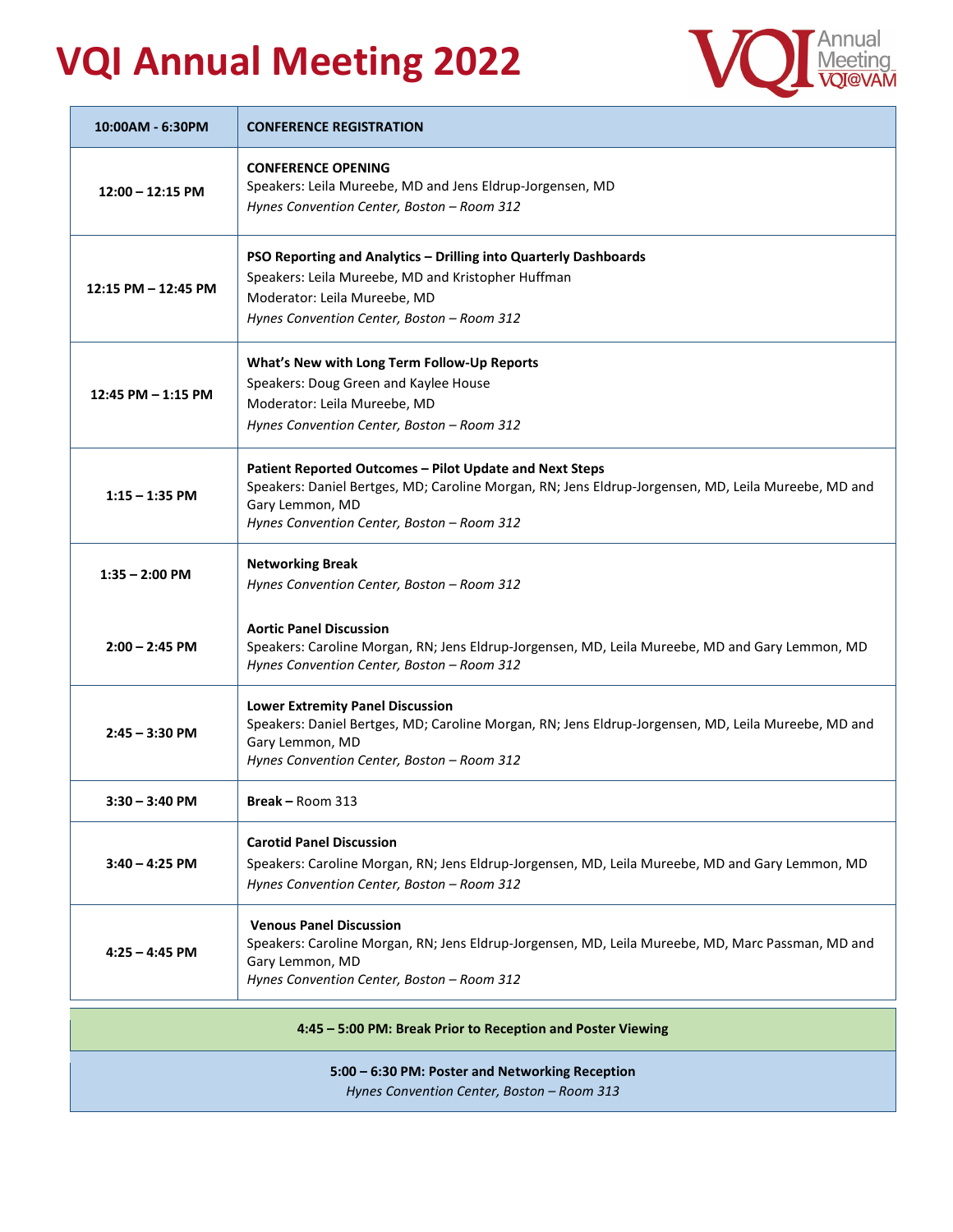

#### **Wednesday, June 15th 8:00 AM – 5:00 PM (Day 2)**

Separate registration fee required.

The Wednesday sessions are designed for physicians, nurses, data managers, quality improvement professionals and administrators. Breakfast will be available in the morning, and a boxed lunch will be provided for our working lunch, along with water and soft drinks throughout the day.

Please note: If physicians have time constraints on Wednesday, we suggest that they attend from 12:00am until 5:00pm.

| $8:00 - 8:10$ AM          | Day 2 Welcome<br>Speakers: Jens Eldrup-Jorgensen, MD<br>Hynes Convention Center, Boston - Room 312                                                                                                                                                                           |  |
|---------------------------|------------------------------------------------------------------------------------------------------------------------------------------------------------------------------------------------------------------------------------------------------------------------------|--|
| $8:10 - 8:25$ AM          | <b>Quality Improvement Tools and Resources</b><br>Speakers: Betsy Wymer, DPN<br>Moderator: Gary Lemmon, MD<br>Hynes Convention Center, Boston - Room 312                                                                                                                     |  |
| $8:25 - 8:55$ AM          | <b>Three Novel Applications of VQI Data</b><br>Speakers: Robin Acino, MPH; Donna Fleming, RN, MSN; Stacy Giardina, RN, BSN; Donna Albergo, RN, BSN;<br>Rosha Nodine, BAAS; and Dennis Gable, MD<br>Moderator: Gary Lemmon, MD<br>Hynes Convention Center, Boston - Room 312  |  |
| $8:55 - 9:15$ AM          | QI Case Studies with a Focus on Long-Term Follow-up<br>Speakers: Suzanne Beels, MSN; Michelle Martin, MD and Ritu Karki Sitaula, RN, MSN<br>Moderator: Gary Lemmon, MD<br>Hynes Convention Center, Boston - Room 312                                                         |  |
| $9:15 - 9:35$ AM          | <b>Leveraging EMR Workflow</b><br>Speakers: Nilima Lovekar, MPH; Sora Park, RN; Virendra Patel, MD; Laura C. Healy, MD; Patricia Bozeman,<br>APRN; Kristen Hallisey, RN and Edward Gifford, MD<br>Moderator: Leila Mureebe, MD<br>Hynes Convention Center, Boston - Room 312 |  |
| $9:35 - 9:55$ AM          | QI Case Studies with a Focus on LEA<br>Speakers: Jamie Benarroch-Gampel and Patricia Blake RN, MSN<br>Moderator: Leila Mureebe, MD<br>Hynes Convention Center, Boston - Room 312                                                                                             |  |
| Break: 9:55 AM - 10:10 AM |                                                                                                                                                                                                                                                                              |  |
| $10:10 - 10:20$ AM        | Reducing EVAR LOS - One Institution's Experience Implementing an Enhanced Recovery Protocol<br>Speakers: Ayokunle Olowofela, and Neel A. Mansukhani, MD, MS<br>Moderator: Kate McGinigle, MD<br>Hynes Convention Center, Boston - Room 312                                   |  |